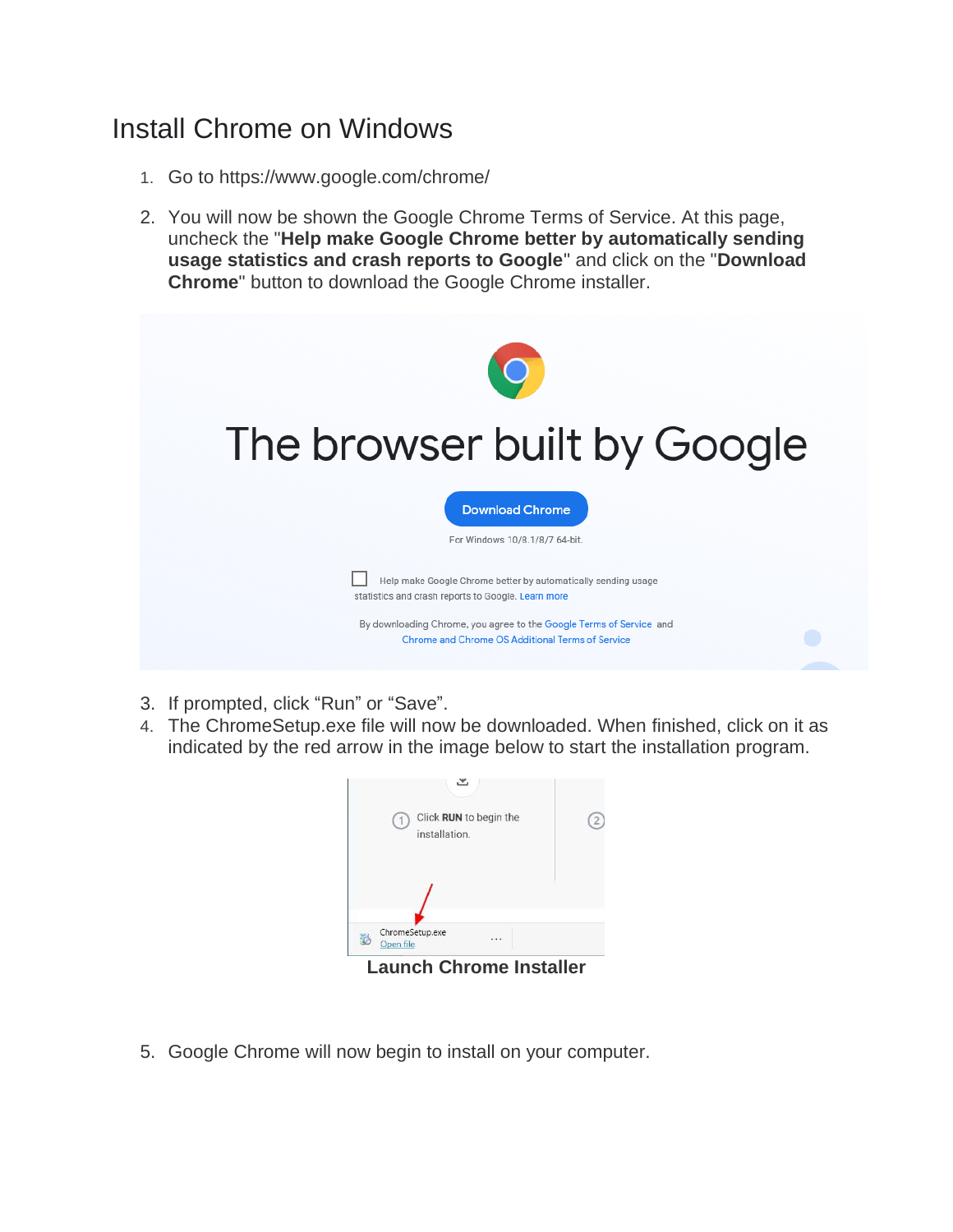|            | $\qquad \qquad$ | $\times$ |
|------------|-----------------|----------|
| Installing |                 |          |
|            |                 |          |
| C chrome   |                 |          |

**Installing Google Chrome**

6. When finished, Google Chrome will automatically open and an icon for Google Chrome will be on your desktop that you can use to launch the program.



7. Now that Google Chrome is installed in Windows, you can either start it from the icon on the desktop or search for Chrome in the Start menu and launch it from there.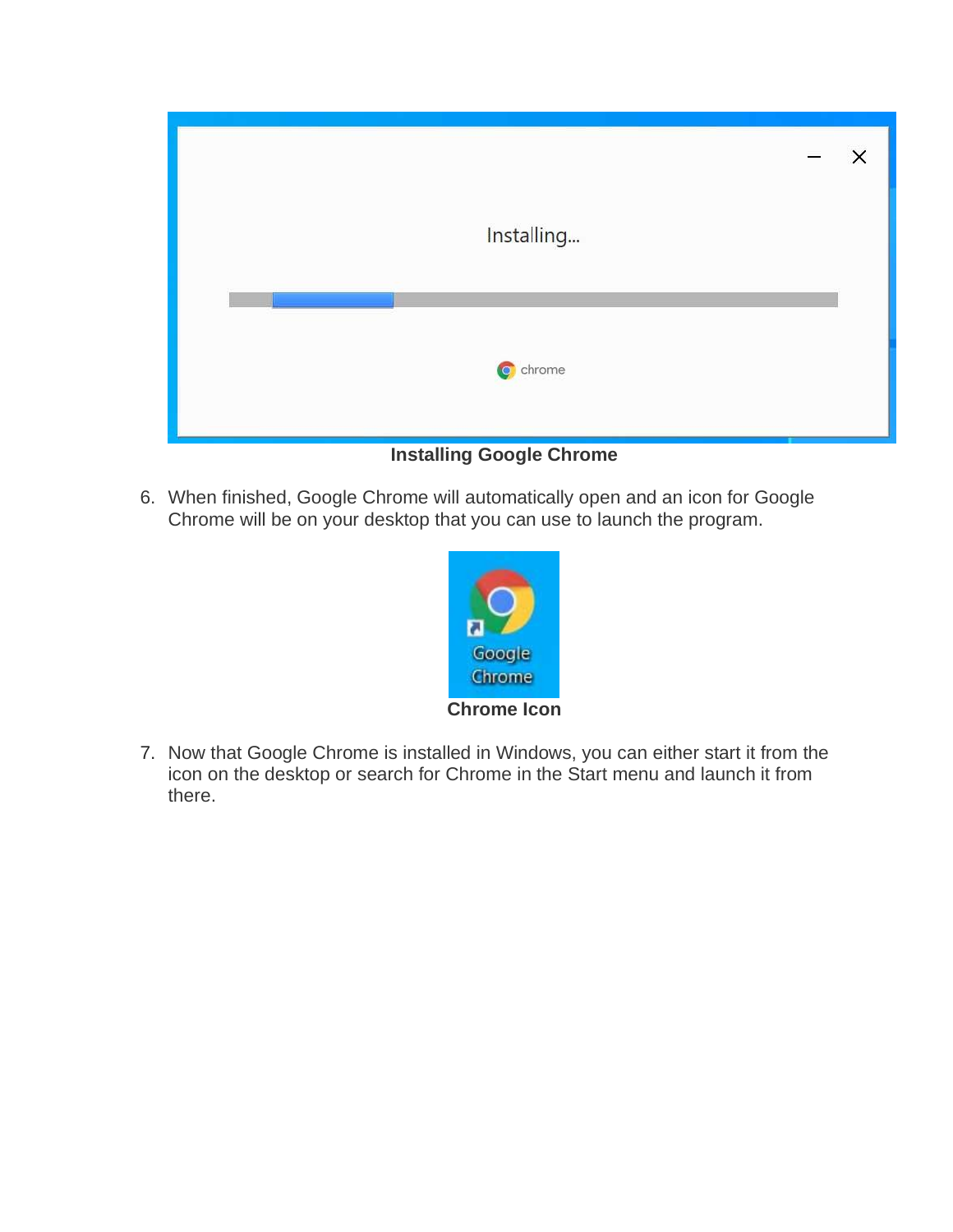## 在 **Windows** 上安裝 **Chrome**

- 1. 請連結網站 <https://www.google.com/intl/zh-HK/chrome/>
- 2. 在此網頁上,取消選擇「將使用情況統計資料和當機報告自動傳送給 Google,協助我們 改善 Google Chrome 的功能。」,然後按「下載 Chrome」按鈕以下載 Google Chrome。



- 3. 如果出現提示,請按「執行」或「儲存」。
- 4. 現在下載 ChromeSetup.exe 檔案。完成後,如下圖紅色箭頭所示按它以啟動安裝程序。